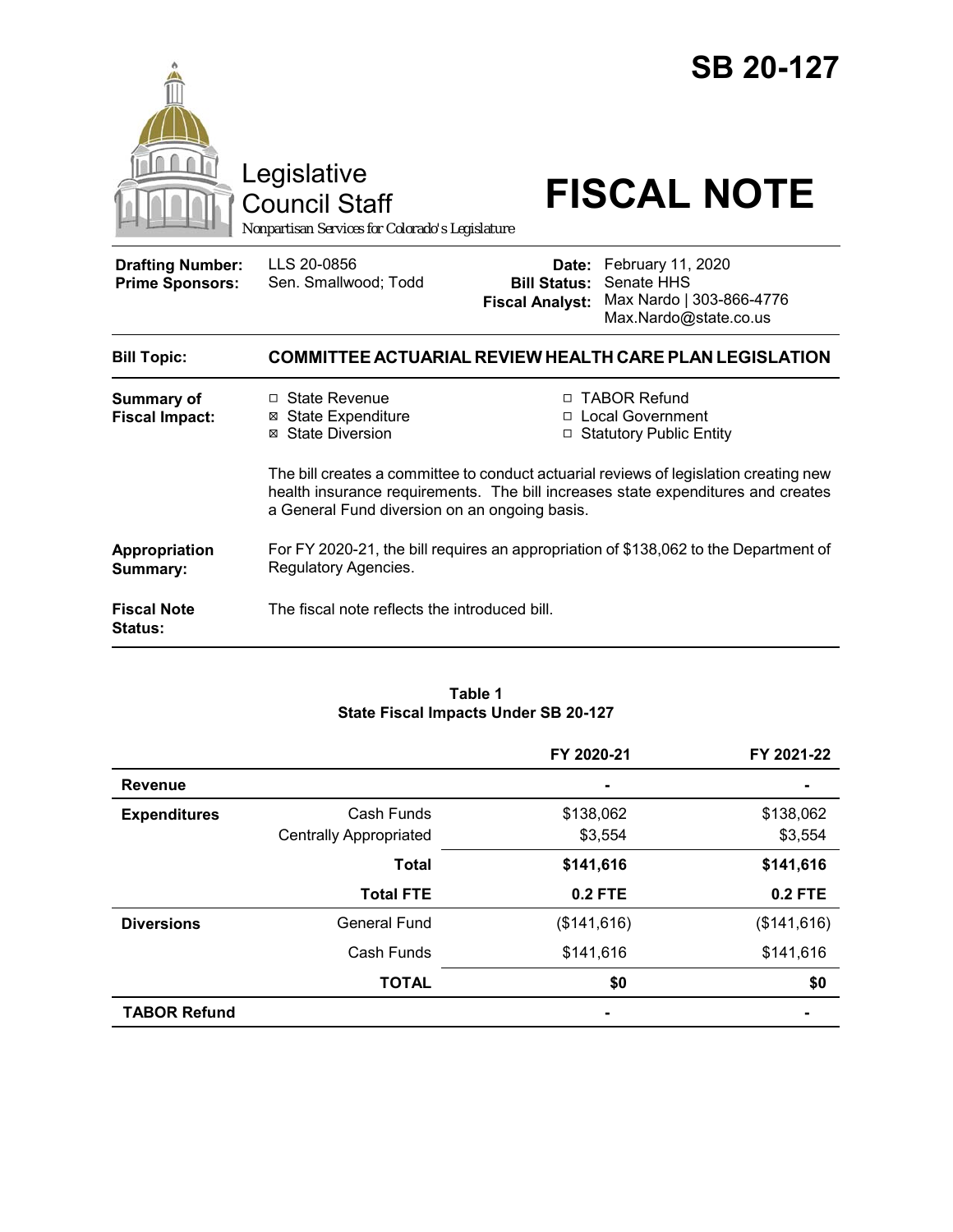February 11, 2020

## **Summary of Legislation**

The bill creates the Health Benefit Plan Design Review Committee in the Division of Insurance (DOI) in the Department of Regulatory Agencies (DORA). The purpose of the committee is to review introduced legislation that imposes new requirements or modifies existing requirements for health insurance plans and assess the costs and benefits of proposed changes. Specifically, the committee must conduct an actuarial review to estimate the effects of legislation for the five years following the enactment of the legislation, including:

- the number of Colorado residents affected:
- the changes in utilization of any health care services;
- changes to consumer costs;
- financial impact to state employee insurance;
- financial impact to Medicaid; and
- financial impact to employers, delineated by the size of the employer, as specified in the bill.

The committee is made up of two members of the General Assembly and seven appointees of the Governor, as specified in the bill. The committee must meet as often as necessary to complete its duties, and at the request of the Speaker of the House or Representatives or President of the Senate. Impacts must be communicated in dollar amounts and, if applicable, any impacts on premiums are to be communicated in terms of per-member, per-month changes. The committee is authorized to receive gifts, grants, and donations.

The DOI is required to assist the committee in carrying out its duties. In addition, the DOI is required to seek input from the committee regarding the fiscal analysis of any proposed legislation containing a mandated health insurance benefit.

### **State Revenue**

State revenue will increase to the extent that DORA receives gifts, grants, and donations to support the work of the committee. The fiscal note has not identified any sources of such revenue. Revenue from gifts, grants, and donations is not subject to state limits under TABOR.

### **State Diversions**

The bill diverts an estimated \$141,616 from the General Fund to the DOI Cash Fund in FY 2020-21 and future years for staff in DORA and actuarial analysis contractors. This revenue diversion occurs because the bill increases costs in the Division of Insurance in DORA, which is funded with premium tax revenue that would otherwise be credited to the General Fund.

### **State Expenditures**

The bill will increase state expenditures in DORA by an estimated \$141,616 in FY 2020-21 and future years from the DOI Cash Fund. These costs are shown in Table 2 and described below.